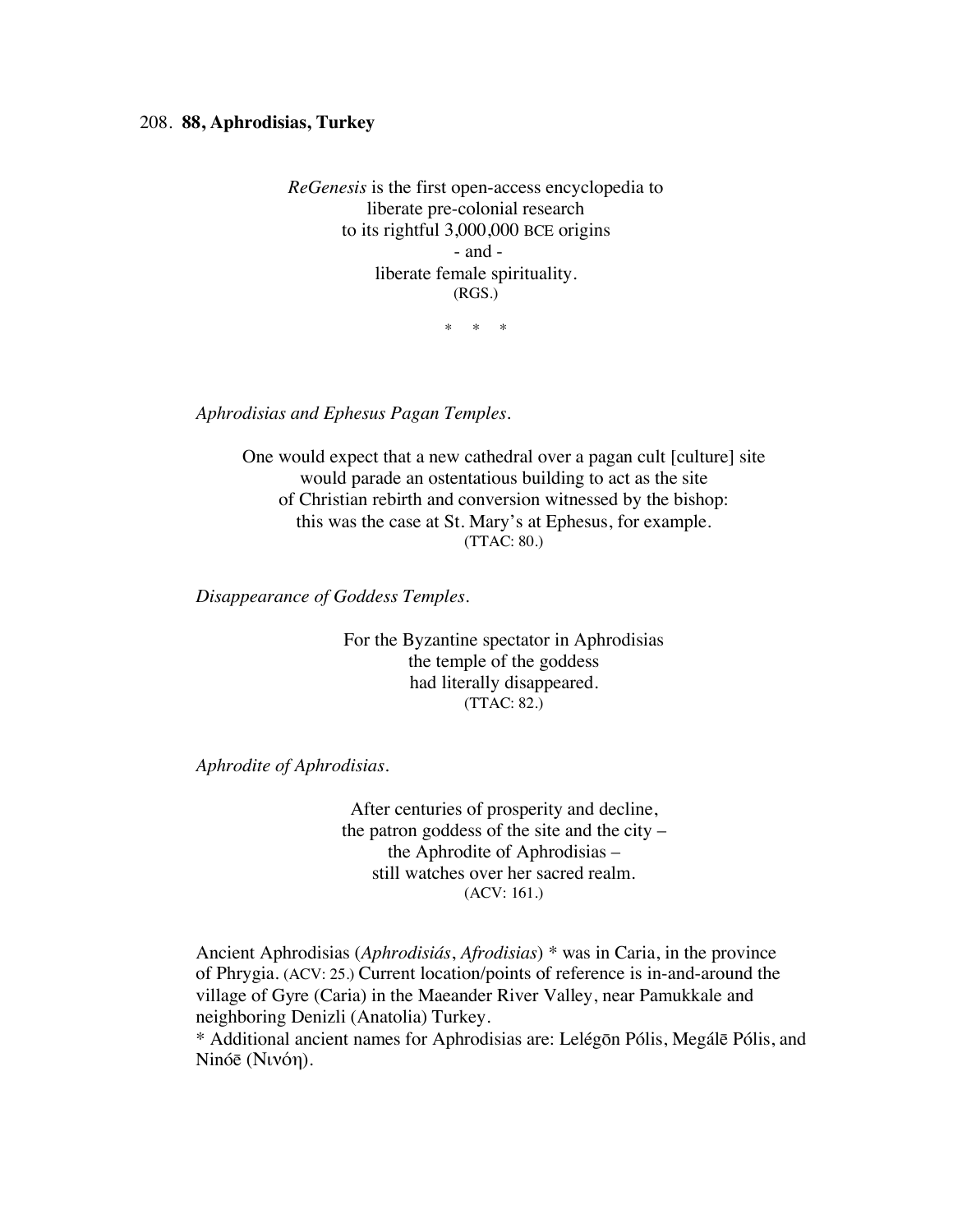Aphrodisias' excavated layers are Bronze Age plus the Neolithic and Chalcolithic. Neolithic finds at Aphrodisias include violin-shaped deities that are very similar to Babylonian violin goddesses and Greek Cycladic grave finds as illustrated in the GSA section following this entry. (ACV: 27-28.)

Aphrodisias primary deity, Aphrodite is aligned with Ephesian Artemis plus Cybele. (ACV: 28.) Eastern names engraved in Pagan Aphrodite's Ionic Temple in Aphrodisias are Babylonian Ninos, Ninoe, Nin, Nanai, and Nanaia. These names are affiliated with Akkadian Nanais, Mesopotamian goddess Astarte, along with special focus on Babylonian/Assyrian Ishtar. (ACV: 25-28.)

Although the long history of Aphrodisias' haunting beauty and timeless elegance was accelerated by the stunning Roman period sculpture from the renowned Art School of Aphrodisias situated in endless groves of poplar trees, her history has not been without significant setbacks and challenges. For centuries, Aphrodisias was in–and–out of decline due to catastrophic earthquakes, ongoing flooding, Christian pathological fear of Pagans, raids by Seljuk Turks and Turkmen horsemen (ACV: 35), plus other extensive means of looting and destructions. Echoes of the monotheistic drone "Thou shalt have no false gods before me" (Ex 20.3-5) are ever present in ancient history, but explicitly so at the Temple of Aphrodisias.

Paul Gaudin directed the first formal excavations at Aphrodisias starting in 1904: Jacopi who supervised an Italian team resumed excavations in 1937. But the archaeological work and vast discoveries by Dr. Kenan Erim from 1961 to 1990 will always be known for having brought the magic of Aphrodisias back to life. Although most Aphrodisian sculptures and structures are defaced to various degrees, nevertheless they have continued to flourish for over six centuries. Or as Kenan Erim said, "Aphrodite of Aphrodisias – still watches over her sacred realm." (ACV: 161.) Hopefully she is now also watching over Dr. Erim.

Aphrodisian artistic contributions are notable and in league with the Ephesus, Side, and Perge art centers. Aphrodisian highlights are: the temple of Aphrodite with numerous iconic friezes, sculptures, mosaics, engravings, and soaring Ionic pilaster capitals; followed by a veneer of a medieval cathedral; then the Byzantine phase. \* After the Byzantine phase \*\* were the Ottoman alterations including: a massive theater with many carved bull (bucrania) heads; adjacent 'basilica-type hall' with elaborate reliefs in the Theater Baths (ACV: 158); and one of the best preserved drama/sporting stadiums in Asia Minor with seating capacity of 30,000 plus the Royal Box (center left) that is still intact. Personal favorites are several ad hoc finds in the museum garden, which are below in the GSA section. (Given this fieldwork project was in 1989, it is unknown if they still exist several decades later?)

\* Christians parading new structures over former Pagan sites was far from unusual.

\*\* "For the Byzantine spectator in Aphrodisias, the temple of the goddess had literally disappeared (TTAC: 82)."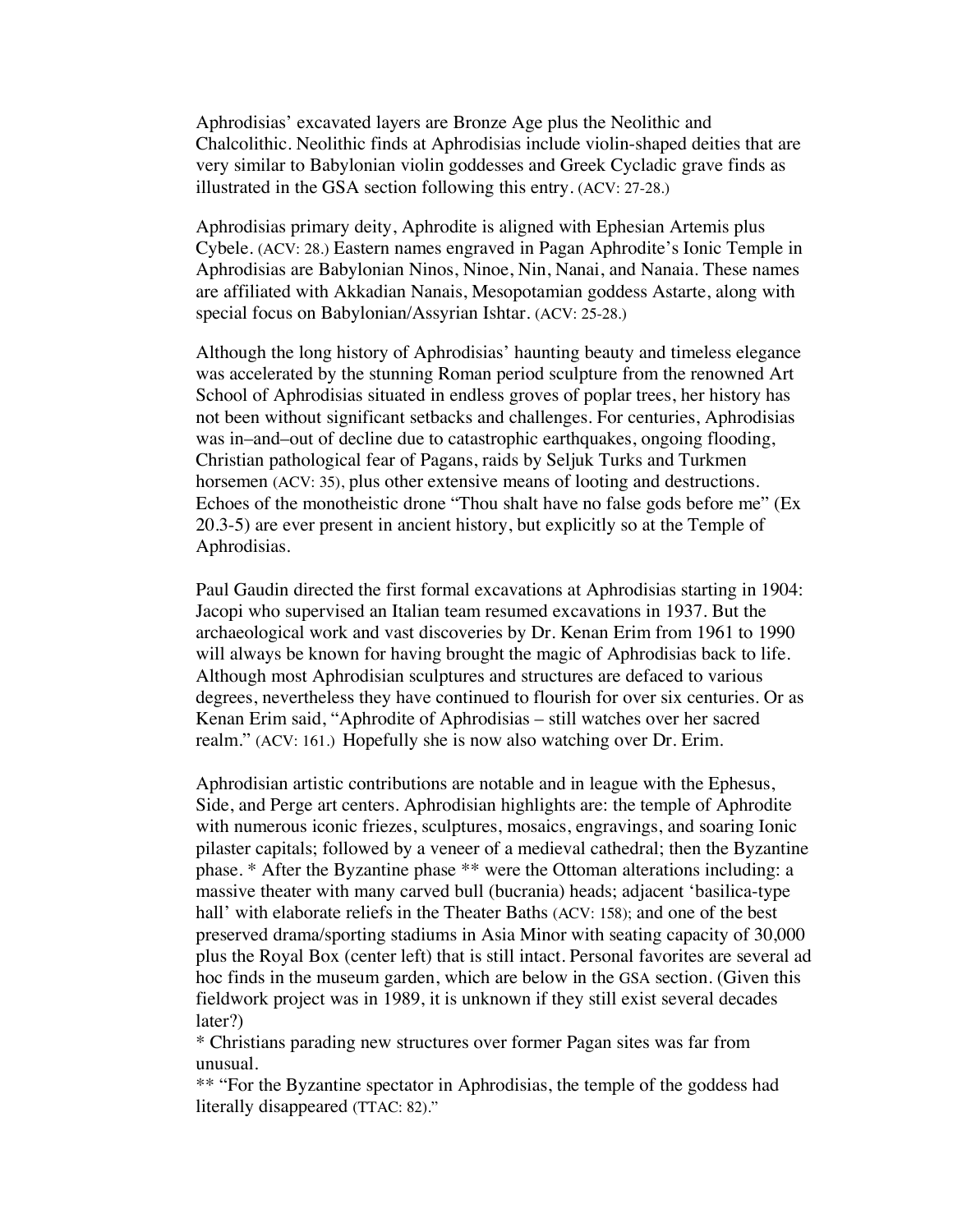For discussions on Aphrodisias:

- Akurgal, Ekrem*. Ancient Civilizations and Ruins of Turkey: From Prehistoric Times until the End of the Roman Empire*. Tran. John Whybrow and Mollie Emre. Ankara, Turkey: Turk Tarih Kurumu Basimevi, 1969. 170- 175. (ACRT.)
- Cormack, Robin. "The Temple as the Cathedral." *Aphrodisias Papers: Including the Papers Given at the Second International Aphrodisias Colloquium Held at King's College London on 14 November 1987*. Eds. Charlotte Roueché and Kenan T. Erim. *Journal of Roman Archaeology,* 1990. 75-88. (TTAC.)
- Erim, Kenan T. *Aphrodisias: City of Venus Aphrodite.* New York, NY: Facts on File, 1986. (ACV.)
- Roueché, Charlotte, and Kenan T. Erim. *Aphrodisias Papers: Including the Papers Given at the Second International Aphrodisias Colloquium Held at King's College London on 14 November 1987*. Ann Arbor, MI: *Journal of Roman Archaeology*, 1990. (APIP.)

Further Aphrodite research: 5400-3500, Ancient Aphrodite: Chalcolithic or Copper Age. (RGS.)

Further Artemis research: 1100-800, Mediterranean Dark Ages; 900-800, KA Goddess, Salamis, Cyprus. (RGS.)

Further research on Ninos, Ninoe, Nin, Nanai plus Nanaia: 3200-539, Proto Elamite Goddesses and Matrilineal Aspects; and 585-300, Lydia Replaces Phrygia, Anatolia. **(**RGS.)

Further Ishtar research: 1750, Ishtar; and 250, Ishtar Statue. (RGS.)

Further Astarte research: 600-398, Astarte/Anat/ Ashtaroth/Asherah/Ishtar and Yahweh, Egypt. (RGS.)

Re-Genesis research on ancient healing/re-generating centers, some more wellknown than others includes: Anatolian Bursa, Pergamon/Asclepion, Perge, Pamukkale, Ephesus and Bogazkoy; Egyptian Philae, Dendera, Abu Simbel/Abshek's Sacred Cave, and Kom Ombo; Roman Villa of Mysteries, Herculaneum, and Pompeii; Greek Kos; Minoan Crete; Megaliths Stonehenge, Avebury, Woodhenge, and West Kennet Long Barrow; ancient chalk mound Silbury Hill; Celtic Glastonbury/Chalice Well, and Brythonic Bath; Breton Gavrinis; Eire/Ireland's Knowth and Newgrange; Syrian Palmyra, \* and Iberian/Roman Alhambra.

\* UNESCO world–heritage site Palmyra was invaded and seized by Islamic militants on 5–20–2015. Ancient Palmyra was a major caravan juncture for centuries, crossroad center of trade, dark–deity rituals, water–healing facilities, and mercantile information exchange resource for Greek, Roman, Persian and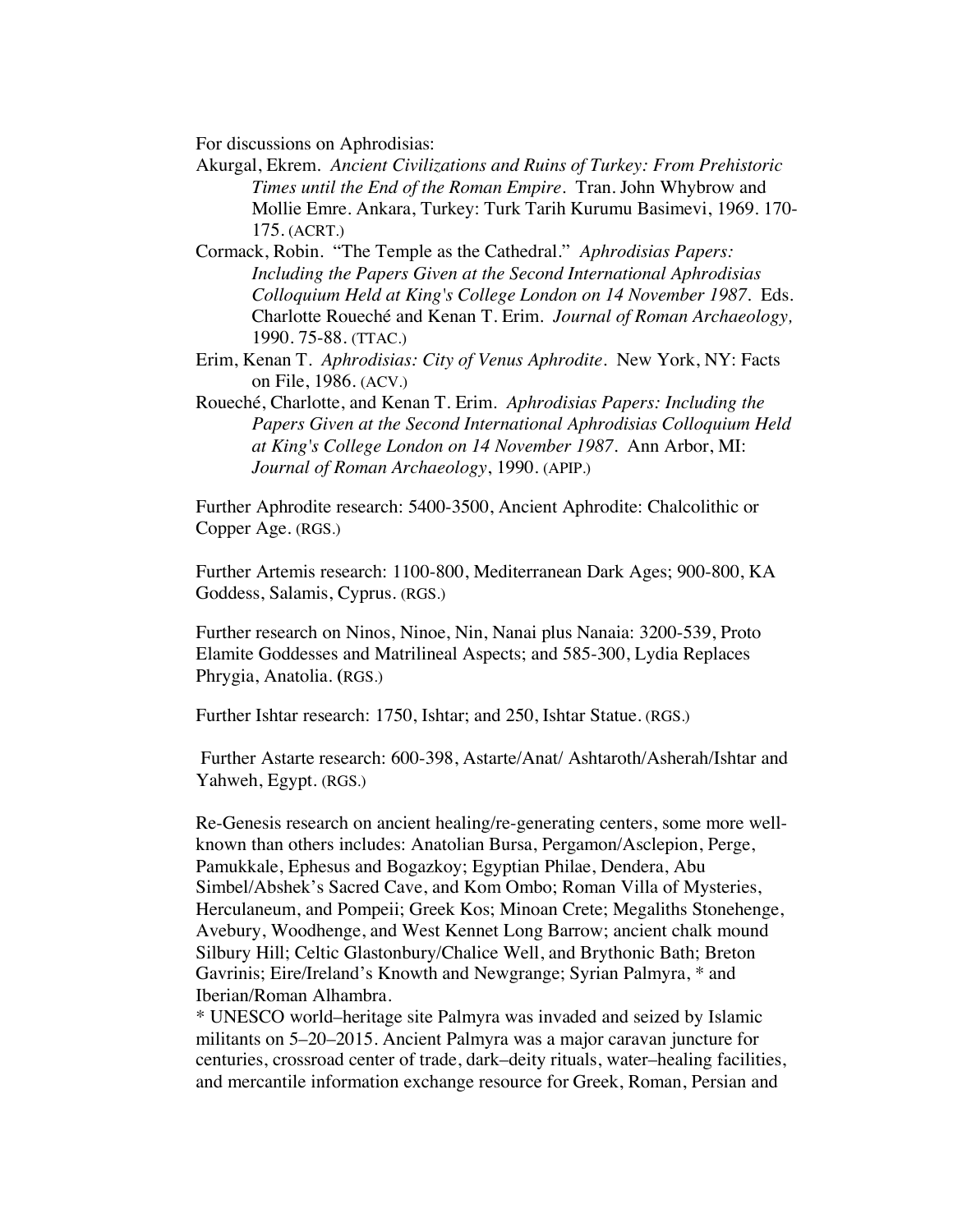Islamic cultures. As a world–crossroad repository, Palmyra's archaeology is/was (?) an iconic legacy and archive of ancient civilizations.

Further research about subsumed female – identified shrines temples, and iconography: 12,000, Pamukkale/Hierapolis, Anatolia (Central Turkey); 5400- 3500, Ancient Aphrodite: Chalcolithic or Copper Age; 1290-1223, Abu Simbel, Egypt; 1000, Ephesus, Anatolia; 700-550, Apollo at Delphi and Didymaion; 370, Isis and Philae, Egypt; and 664-525, Neith and the Black Virgin Mary Temple at Sais, Egypt. (RGS.)

Further CE research about earlier Pagan shrines, temples, and labyrinths that were replaced with Christian churches and cathedrals: 410, Cybele and Fall of Rome; 401-402, Christian Destruction of Gaza Temples; 324, St. Peter's Basilica Built Over Pagan Site, Rome; 326-1243, Byzantine Period and Constantine the Great; 432-440, Santa Maria Maggiore Church Built Over Pagan Site; 12th and 13th Centuries, Cult of the Virgin Mary; 1280, Catholic Church Built Over Pagan Sanctuary, Rome; and 1870, Lyon's Basilica Built Over Cybele's Pagan Temple. (RGS.)

Further Cybele/Kubaba/Kybele research: 3000-2000, Anatolia Kubaba and the Hittites; 1400, Cybele and Buyukkale-Bogazkoy, Anatolia; 1184, Hittites and Trojan War; 1050-850, Kubaba and Kubat, Anatolia; 750-650, Cybele and King Midas; 588-587, Cybele's Dedication, Rome; 204, Cybele to Rome; 200, The Great Cybele Magna Mater at Santoni Sicily; and 200, Greece and Pergamon, Anatolia. (RGS.) (For CE entries see: 37-48, Mary and Pagan Goddesses; 324, St. Peter's Basilica; 432-440, Santa Maria Maggiore; 410, Cybele and Fall of Rome; 1207-1273, Rumi and Mother; and 1870, Lyon's Basilica Built Over Cybele's Pagan Temple.) (RG.)

Further research on the various origins, translations and interpretations of Cybebe/Cybele/Cybelus:

- Baring, Anne and Jules Cashford. *The Myth of the Goddess: Evolution of an Image*. London, England: Viking, 1991. 391-415. (MG.)
- Mellink, Machteld J. "Archaeology in Asia Minor." *American Journal of Archaeology* 64.1 (Jan. 1960): 57-69. (AAM.)

*\_\_\_\_\_. Cybele and Attis.* Leiden, Netherlands: E. J. Brill, 1985. (SMA.)

Vermaseren, Maarten M. J. *Cybele and Attis: The Myth and the Cult.* Trans. A. M. H. Lemmers. London, England: Thames and Hudson, 1977. (CAA.)

Vermaseren, Maarten M. J., and Eugene Lane. *Cybele, Attis, and Related Cults: Essays in Memory of M. J. Vermaseren*. Leiden, Netherlands: E. J. Brill, 1996.

For an alternative discussion on Aphrodite's origins and rituals, see Greek Myths and Mesopotamia by distinguished Australian classic scholar, Charles Penglase. Penglase, Charles. *Greek Myths and Mesopotamia: Parallels and Influence in the Homeric Hymns and Hesiod.* New York, NY: Routledge, 1977. (GMM.)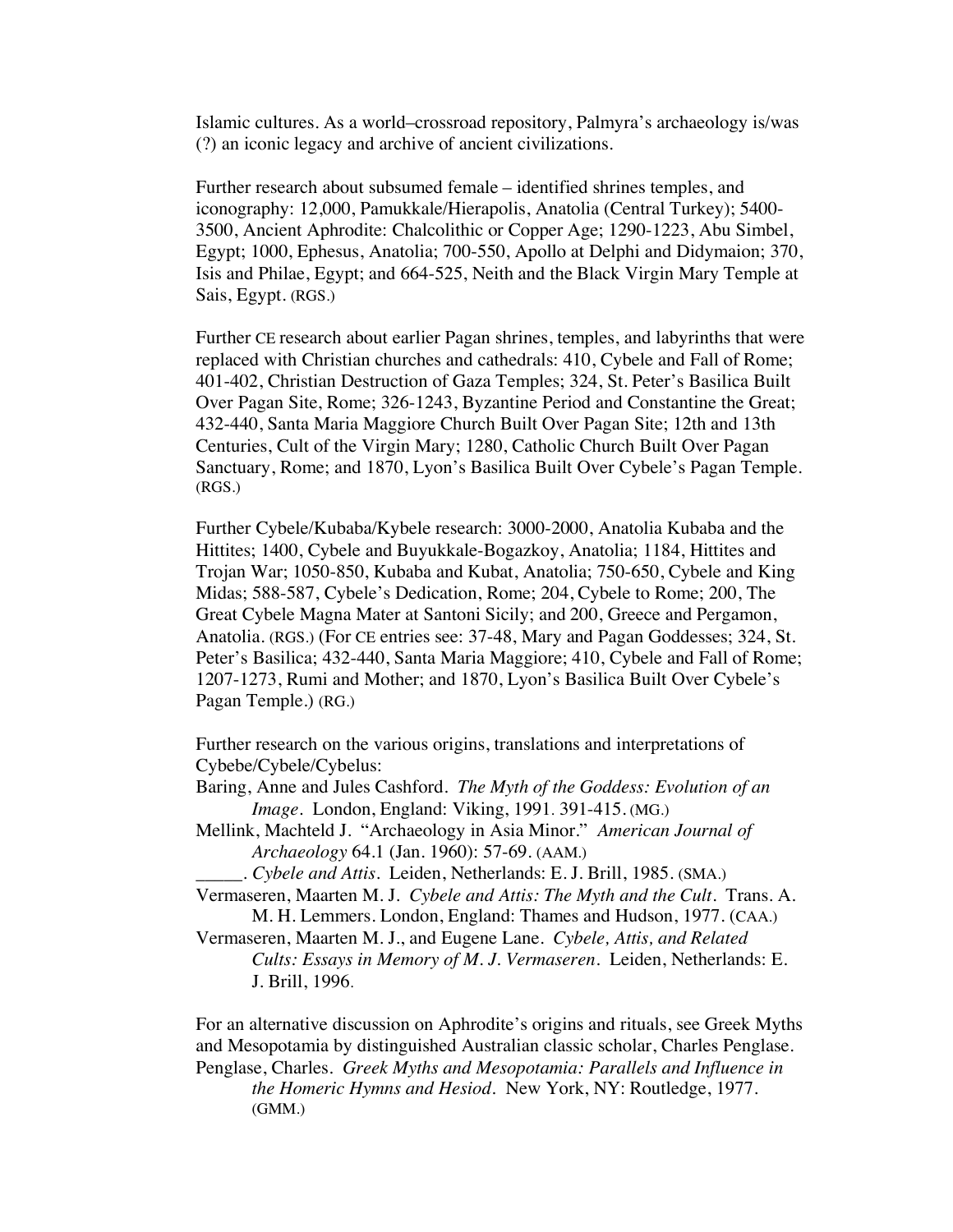IMAGE: AFRODISIAS SIGNAGE: APHRODISIAS, (ANATOLIA) TURKEY. PHOTO: © GSA. DESCRIPTION: AFRODISIAS SIGNAGE, APHRODISIAS, (ANATOLIA) TURKEY.

SLIDE LOCATION TURKEY, SHEET 106, ROW 4, SLEEVE 4, SLIDE #Bh176, BCE. CO\_TUR\_S106\_R4\_SL4\_SBh176 SHOT ON LOCATION: APHRODISIAS, (ANATOLIA) TURKEY. NOTE 1: FIELDWORK PROJECT 1986.

IMAGE: NEAR APHRODISIAS IS PAMUKKALE: (ANATOLIA) TURKEY. PHOTO: © GSA. DESCRIPTION: NEAR APHRODISIAS IS PAMUKKALE AND THE STUNNING HANGING CLIFFS OF WHITE CALCIUM CARBONATE TERRACES PLUS STEAMING SEMI-CIRCLE HOTEL: PAMUKKALE, (ANATOLIA) TURKEY. SLIDE LOCATION TURKEY, SHEET 109, ROW 2, SLEEVE 3, SLIDE #Bi218, BCE. CO\_TUR\_S109\_R2\_SL3\_SBi218 SHOT ON LOCATION: PAMUKKALE, (ANATOLIA) TURKEY. NOTE 1:

ANCIENT APHRODISIAS (AFRODISIAS) WAS IN CARIA, IN THE PROVINCE OF PHRYGIA. (ACV: 25.) CURRENT LOCATION/POINTS OF REFERENCE IS IN-AND-AROUND THE VILLAGE OF GYRE (CARIA) IN THE MAEANDER VALLEY, NEAR PAMUKKALE AND DENIZLI (RGS). (SOURCE: ENTRY ABOVE.)

NOTE 2: FIELDWORK PROJECT 1986.

IMAGE: IONIC COLUMN AT TEMPLE OF GREEK/ROMAN APHRODITE: APHRODISIAS, (ANATOLIA) TURKEY.

PHOTO: © GSA. DESCRIPTION: STATELY IONIC COLUMN AT TEMPLE OF GREEK/ ROMAN APHRODITE'S TEMPLE, APHRODISIAS, (ANATOLIA) TURKEY. SLIDE LOCATION TURKEY, SHEET 108, ROW 1, SLEEVE 2, SLIDE #Bh196, BCE. CO\_TUR\_S108\_R1\_SL2\_SBh196

SHOT ON LOCATION: APHRODISIAS, (ANATOLIA) TURKEY.

NOTE 1: "LIKE BATTERED SENTINELS, THE IONIC COLUMNS OF THE TEMPLE OF APHRODITE HAVE WITHSTOOD EARTHQUAKE, STORM AND TEMPEST FOR NEARLY 2,000 YEARS (ACV: 23)."

NOTE 2: FIELDWORK PROJECT 1986.

IMAGE: TEMPLE OF GREEK/ROMAN APHRODITE: APHRODISIAS, (ANATOLIA) TURKEY.

PHOTO: © GSA. DESCRIPTION: REMAINS OF THE GREEK/ROMAN APHRODITE OF APHRODISIAS TEMPLE, (ANATOLIA) TURKEY.

SLIDE LOCATION, TURKEY, SHEET 107, ROW 4, SLEEVE 5, SLIDE #Bh194, BCE. **CO\_TUR\_S107\_R4\_SL5\_SBh194**

SHOT ON LOCATION: APHRODISIAS, (ANATOLIA) TURKEY. NOTE 1: FOLLOWING APHRODITE'S PAGAN TEMPLE, CHRISTIANS PARADED A CATHEDRAL, SAME AS THE EPHESUS' PAGAN (AMAZON/CYBELE/DIANA/ARTEMIS) TEMPLE WAS *CONVERTED* INTO A BASILICA. NOTE 2: FIELDWORK PROJECT 1986.

IMAGE: MARY'S CHURCH: EPHESUS, (ANATOLIA) TURKEY. PHOTO: © GSA. DESCRIPTION: REMAINS OF MARY'S CHURCH THAT PREVIOUSLY INCLUDED A NAVE, WITH TWO AISLES IN AN *APSE-SHAPED EXEDRA,* WHEN COLONIZED AS A CHRISTIAN BASILICA, EPHESUS, (ANATOLIA). (ACRT: 156-157.) SLIDE LOCATION TURKEY, SHEET 105, ROW 3, SLEEVE 1, SLIDE #Bg152, BCE. **CO\_TUR\_S105\_R3\_SL1\_SBg152**

SHOT ON LOCATION: MARY'S CHURCH: EPHESUS: (ANATOLIA) TURKEY.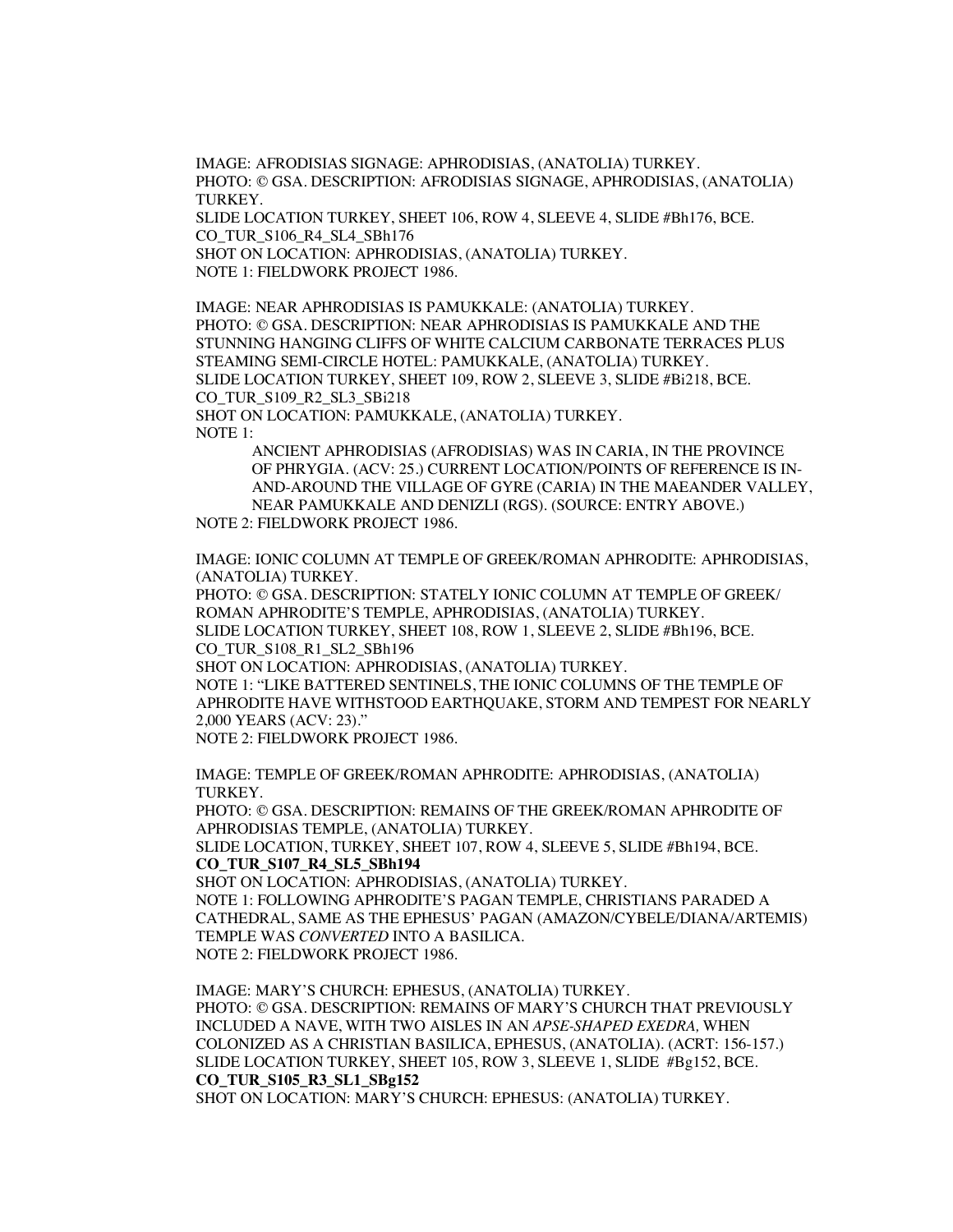NOTE 1: PRIOR TO CHRISTIAN EPHESUS PARADING AS A BASILICA, THIS WAS A SACRED PAGAN TEMPLE SITE; SAME AS THE CHRISTIAN CATHEDRAL AT APHRODISIAS WAS PAGAN APHRODITE'S TEMPLE. NOTE 2: IN 1967, POPE PAUL VI VISITED AND BLESSED THE CHURCH PLUS MARY'S HOME AND PRESUMED GRAVE. NOTE 3: FIELDWORK PROJECT 1986.

IMAGE: THEATER, BATHS, AND TETRASTOON PIAZZA: APHRODISIAS, (ANATOLIA) TURKEY.

PHOTO: © GSA. DESCRIPTION: AERIAL VIEW OF THE APHRODISIAS 1<sup>st</sup> C. THEATER WITH SEATING FOR 8,000-10,000 SPECTATORS. ALSO NOTE FOUR BARREL – VAULTED THEATER TUNNELS, THE TETRASTOON PIAZZA IN THE BACKGROUND WITH A LARGE CIRCULAR FOUNDATION IN THE CENTER, AND ADJACENT (TO THE RIGHT) THE "BASILICA – TYPE HALL" THAT INCLUDED ELABORATE RELIEFS IN THE THEATER BATHS (ACV: 80, 89, 158; RGS).

SLIDE LOCATION TURKEY, SHEET 107, ROW 1, SLEEVE 4, SLIDE, #Bh181, BCE. CO\_TUR\_S107\_R1\_SL4\_SBh181

SHOT ON LOCATION: APHRODISIAS, (ANATOLIA) TURKEY. NOTE 1: FIELDWORK PROJECT 1986.

IMAGE: AERIAL VIEW OF THE TETRASTOON PIAZZA AND "BASILICA-TYPE HALL" THEATER BATHS (ACV: 158), APHRODISIAS: (ANATOLIA) TURKEY. PHOTO: © GSA. DESCRIPTION: DETAILED AERIAL VIEW IN THE CENTER FOREGROUND OF THE TETRASTOON PIAZZA WITH A LARGE CIRCULAR FOUNDATION – AND – "BASILICA – TYPE HALL" THEATER BATHS TO THE RIGHT. (ACV: 158). SLIDE LOCATION TURKEY, SHEET 107, ROW 2, SLEEVE 2, SLIDE #Bh183a, BCE. CO\_TUR\_S107\_R2\_SL2\_SBh183a

SHOT ON LOCATION: APHRODISIAS, (ANATOLIA) TURKEY.

NOTE 1: FIELDWORK PROJECT 1986.

IMAGE: PERGE THEATER SIMILAR TO APHRODISIAS: PERGE, (ANATOLIA) TURKEY. PHOTO: © GSA. DESCRIPTION: PERGE THEATER SIMILAR TO APHRODISIAS, PERGE, ANATOLIA.

SLIDE LOCATION TURKEY, SHEET 84, ROW 3, SLEEVE 1, SLIDE #Bd15, BCE.

CO\_TUR\_S84\_R3\_SL1\_SBd15

SHOT ON LOCATION: PERGE: (ANATOLIA) TURKEY.

NOTE 1: ARTEMIS (DIANA) IS A HELLENIZED ABSTRACTION OF OLD ANATOLIAN GODDESS CYBELE.

NOTE 2: FIELDWORK PROJECT 1986.

IMAGE: PRIENE THEATER SIMILAR TO APHRODISIAS: PRIENE, (ANATOLIA) TURKEY.

PHOTO: © GSA. DESCRIPTION: PRIENE THEATER WITH ALTAR, PRIENE, (ANATOLIA) TURKEY.

SLIDE LOCATION TURKEY, SHEET 93, ROW 4, SLEEVE 2, SLIDE #Bf21,  $4<sup>m</sup>$  C. BCE. CO\_TUR\_S93\_R4\_SL2\_SBf21

SHOT ON LOCATION: PRIENE THEATER: PRIENE, (ANATOLIA) TURKEY. NOTE 1: FIELDWORK PROJECT 1986.

IMAGE: ODEON (BOULEUTERION): APHRODISIAS, (ANATOLIA) TURKEY. PHOTO: © GSA. DESCRIPTION: SEMICIRCLE ORCHESTRA OF NINE ROWS OF PUBLIC SEATING FACING THE STAGE OF MARBLE NICHES (NAISKOS OR AEDICULE) THAT HELD DEITIES, DIGNITARIES, AND OTHER NOTABLES. (ACV: 62-63.) SLIDE LOCATION TURKEY, SHEET 107, ROW 3, SLEEVE 2, SLIDE #Bh186, BCE.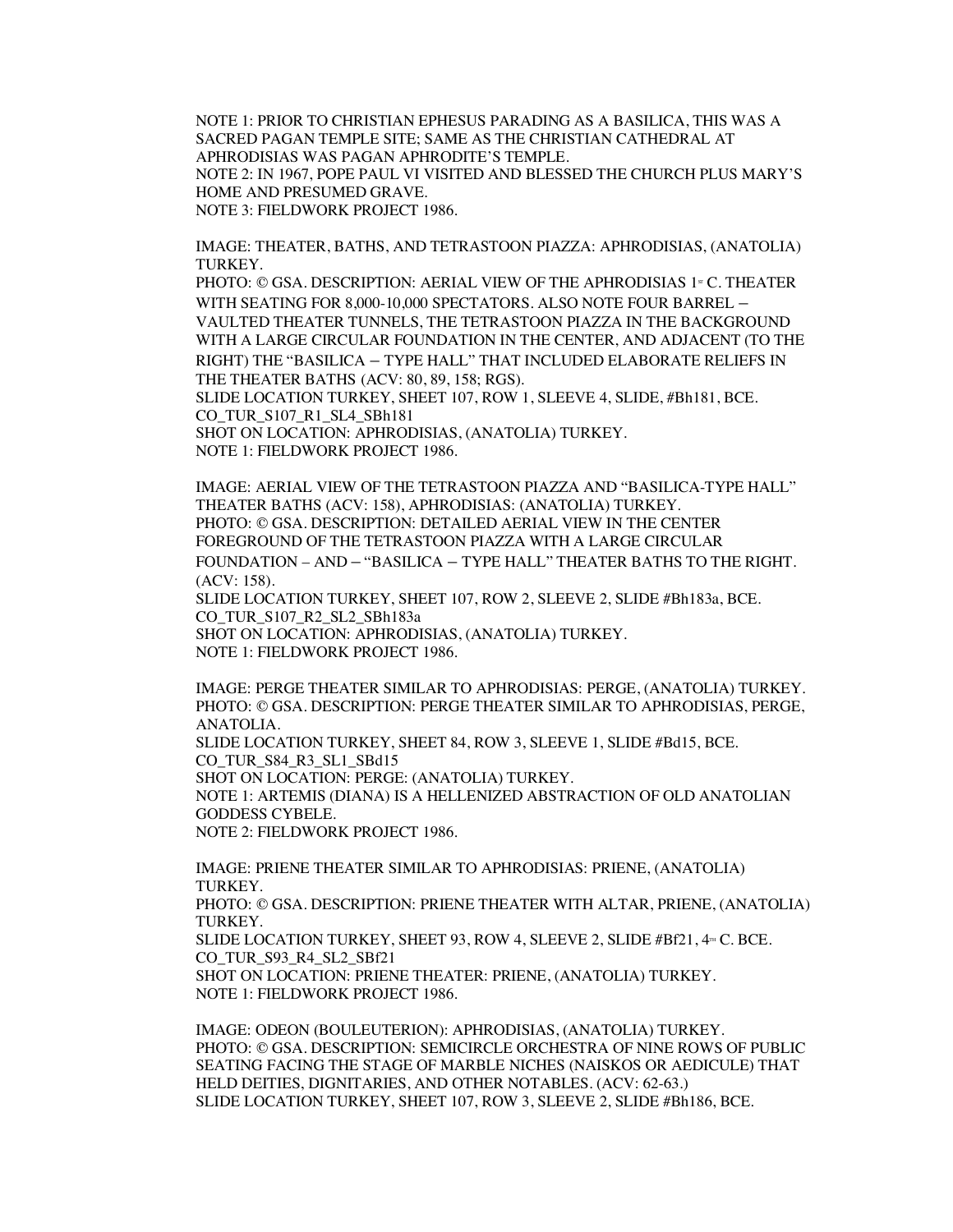CO\_TUR\_S107\_R3\_SL2\_SBh186 SHOT ON LOCATION: APHRODISIAS, (ANATOLIA) TURKEY. NOTE 1: FIELDWORK PROJECT 1986.

IMAGE: STADIUM: APHRODISIAS, (ANATOLIA) TURKEY. PHOTO: © GSA. DESCRIPTION: STADIUM WITH SEATING CAPACITY FOR 30,000 SPECTATORS, APHRODISIAS, TURKEY. SLIDE LOCATION TURKEY, SHEET 108, ROW 1, SLEEVE 4, SLIDE #Bh198, BCE. CO\_TUR\_S108\_R1\_SL4\_SBh198 SHOT ON LOCATION: APHRODISIAS, (ANATOLIA) TURKEY. NOTE 1: FIELDWORK PROJECT 1986.

IMAGE: AERIAL VIEW OF THE BATHS OF HADRIAN AND PORTICO OF TIBERIUS: APHRODISIAS, (ANATOLIA) TURKEY.

PHOTO: © GSA. DESCRIPTION: CENTER BACKGROUND INCLUDES FOUR MASSIVE VAULTED STONE ENTRYWAYS TO THE BATHS OF HADRIAN. BATHS INCLUDED ENTRY COURT (PALAESTRA), CALDARIUM, TEPIDARIUM, SUDATORIUM (SWEAT ROOM), APODYTERIUM, FRIGIDARIUM AND LARGE INDOOR POOL. IN THE FOREGROUND AND ADJACENT TO THE BATHS IS THE PORTICO OF TIBERIUS INCLUDING NUMEROUS RE-ERECTED IONIC COLUMNS. (ACV: 95-98.) SLIDE LOCATION TURKEY, SHEET 107, ROW 2, SLEEVE 4, SLIDE #Bh183c, BCE. CO\_TUR\_S107\_R2\_SL4\_SBh183c

SHOT ON LOCATION: APHRODISIAS, (ANATOLIA) TURKEY. NOTE 1: FIELDWORK PROJECT 1986.

IMAGE: RELIEF OF ROMAN SARCOPHAGUS (*HEROON*) (ACV: 64): APHRODISIAS, (ANATOLIA) TURKEY.

PHOTO: © GSA. DESCRIPTION: RELIEF OF A ROMAN SARCOPHAGUS.

IN THE CENTRE, THE DECEASED COUPLE, FLANKED ON THEIR RIGHT BY DEMETER AND PERSEPHONE AND ON THEY'RE LEFT BY HERMES PSYCHOPOMPOS [WITH A CADUCEUS ADEUS]. THE WHOLE GROUP IS FRAMED ON ONE SIDE BY *HYPNOS* (SLEEP) OR *THANATOS* (DEATH) RESTING ON HIS ELBOW AND HOLDING A LOWERED FLAMING TORCH AND ON THE OTHER BY HADES, WHO WELCOMES THE COUPLE TO HIS UNDERWORLD DOMAIN (ACV: 150).

SHOT ON LOCATION IS IN FRONT OF THE ARCHAEOLOGICAL MUSEUM ENTRANCE: APHRODISIAS, (ANATOLIA) TURKEY.

SLIDE LOCATION TURKEY, SHEET 108, ROW 3, SLEEVE 1, SLIDE #Bh205, BCE. CO\_TUR\_S108\_R3\_SL1\_SBh205

SHOT ON LOCATION: APHRODISIAS ARCHAEOLOGICAL MUSEUM: APHRODISIAS, TURKEY.

NOTE 1: FIELDWORK PROJECT 1986.

IMAGE: WHITE APHRODISIAS' CUBE – LIKE (BAETYL): APHRODISIAS, (ANATOLIA) TURKEY.

PHOTO: © GSA. DESCRIPTION: WHITE APHRODISIAS' CUBE-LIKE/BAETYL IN THE APHRODISIAS ARCHAEOLOGICAL MUSEUM GARDEN, APHRODISIAS, (ANATOLIA) TURKEY. (ANOTHER CONSIDERATION IS SOME TYPE OF WHITE AMPHORA, ALTHOUGH THAT WOULD BE ATYPICAL?)

SLIDE LOCATION TURKEY, SHEET 108, ROW 4, SLEEVE 5, SLIDE #Bh213a, BCE. CO\_TUR\_S108\_R4\_SL5\_SBh213a

SHOT ON LOCATION: APHRODISIAS ARCHAEOLOGICAL MUSEUM GARDEN: APHRODISIAS, (ANATOLIA) TURKEY.

NOTE 1: BAETYL (HEADLESS STONE) / CUBE-LIKE DEITY.

SACRED BAETYLS (HEADLESS STONES) ALSO CUBE DEITIES ARE NUMEROUS IN ANTIQUITY SUCH AS THE BAETYL AT ABU SIMBEL AND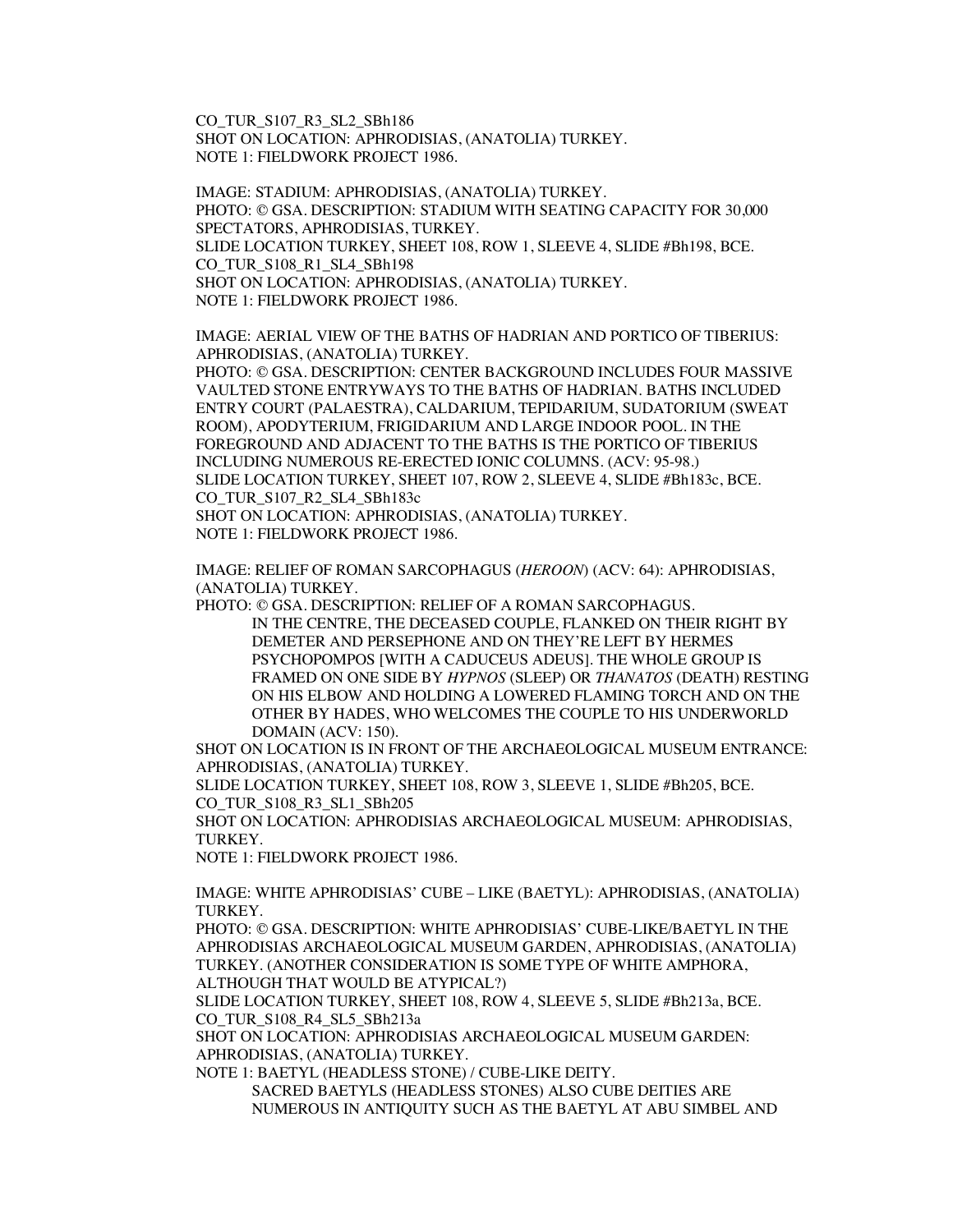EDFU. OTHER SELECTED EXAMPLES OF SACRED STONES INCLUDE: MASSEBAH/MASSEBOTH (OBELISKS AND PILLAR CULTS) AT ABU SIMBEL; SACRED TREE – OF – LIFE SUCH AS TUTANKHAMEN'S DJED (MG: 241-243); AND THE OMPHALOS OR EARTH NAVEL STONE AT DELPHI (RGS).

NOTE 2:

IN MANFRED LURKER'S DISCUSSION ABOUT BAETYLS, HE SAYS THAT ISIS' BAETYL IS HER WOMB WHERE SHE HOLDS THE DECEASED IN THE FETAL POSITION OR POSTURE OF THE CUBE, 'SYMBOLIC FORM OF THE MOTHER GODDESS' (GSAE: 44; RGS).

NOTE 3:

ALTHOUGH SACRED MOONSTONES WERE USUALLY BLACK, SOME WERE ALSO WHITE, SUCH AS THOSE FROM: KITION OR CITIUM IN CYPRUS; ASTARTE OR BA'ALAT GEBAL IN BYBLOS, LEBANON (CEOA: 90); [AND ARTEMIS IN PERGE, (ANATOLIA) TURKEY (WM: 41; RGS)].

NOTE 4:

FURTHER RESEARCH IN PROCESS ON RECENT METEORITE STUDIES OF ANCIENT BLACK CONICAL STONES (BAETYLS) INCLUDING: APHRODITE'S PALAEO – PAPHOS SANCTUARY; SYRIAN ELAGABAL IN EMISA OR EMESA; MECCA'S BLACK KA'AB, KA'ABA, KUBA, KUBE, OR KAABEH (CUBE) GODDESS (CAA: 22); PESSINUS; PERGE; SIDON; SYNNADA; TRIPOLIS; CYRRHUS; MALLAS; SARDIS; PIERIAN SELEUCIA; MACEDONIA; TYRE; ATTUDA; SAMOTHRACE, AND POLA (RGS).

NOTE 5: FIELDWORK PROJECT 1986.

PHOTO NOTE: ENHANCE: OVER EXPOSURE, CHRISI KARVONIDES' TEAM.

IMAGE: ARTEMIS/DIANA'S WHITE BAETYL NEAR THE BATHS: PERGE, (ANATOLIA) TURKEY.

PHOTO: © GSA. DESCRIPTION: ARTEMIS/DIANA WHITE BAETYL NEAR THE BATHS, PERGE, (ANATOLIA) TURKEY.

SLIDE LOCATION TURKEY, SHEET 85, ROW 4, SLEEVE 3, SLIDE #Bd39, BCE. CO\_TUR\_S85\_R4\_SL3\_SBd39

SHOT ON LOCATION: PERGE, (ANATOLIA) TURKEY.

NOTE 1: INSCRIPTION TRANSLATION, *TO THE DIANA (ARTEMIS) OF PERGE FROM PLANCIA MAGNA, DAUGHTER OF MARCUS (120 CE).* ANTALYA MUSEUM, TURKEY. NOTE 2:

IN MANFRED LURKER'S DISCUSSION ABOUT BAETYLS, HE SAYS THAT ISIS' BAETYL IS HER WOMB WHERE SHE HOLDS THE DECEASED IN THE FETAL POSITION OR POSTURE OF THE CUBE, 'SYMBOLIC FORM OF THE MOTHER GODDESS' (GSAE: 44; RGS).

NOTE 3:

ACCORDING TO HARDING, THE ICONOGRAPHY OF ARTEMIS/DIANA OF PERGE INCLUDED A WHITE (OR BLACK) CONE BAETYL (WM: 41), ALIGNING HER WITH PHRYGIAN AGDISTIS (SH*E OF THE ROCK*). IN ADDITION TO AGDISTIS (KUBABA – KYBELE), PERGE'S ARTEMIS DIANA WAS ALSO FUSED WITH ORIENTAL GODDESSES ATARGATIS AND SUN GODDESS PERSIAN ANAHITA (AAG).

NOTE 4: FIELDWORK PROJECT 1986.

IMAGE: HEALING GREEN CUBE BAETYL STONE: BOGAZKOY, (ANATOLIA) TURKEY. PHOTO: © GSA. DESCRIPTION: HEALING EMERALD GREEN CUBE (KUBE) BAETYL STONE AT BOGAZKOY TEMPLE COMPLEX AT HATTUSA OR HATTUSHA CITADEL. SLIDE LOCATION TURKEY, SHEET: 62, ROW 3, SLEEVE 3, SLIDE #773, BCE, CO\_TUR\_S62\_R3\_SL3\_S773 SHOT ON LOCATION: TEMPLE COMPLEX: BOGAZKOY, (ANATOLIA) TURKEY. NOTE 1: ALSO SEE, (MG: 395-397.)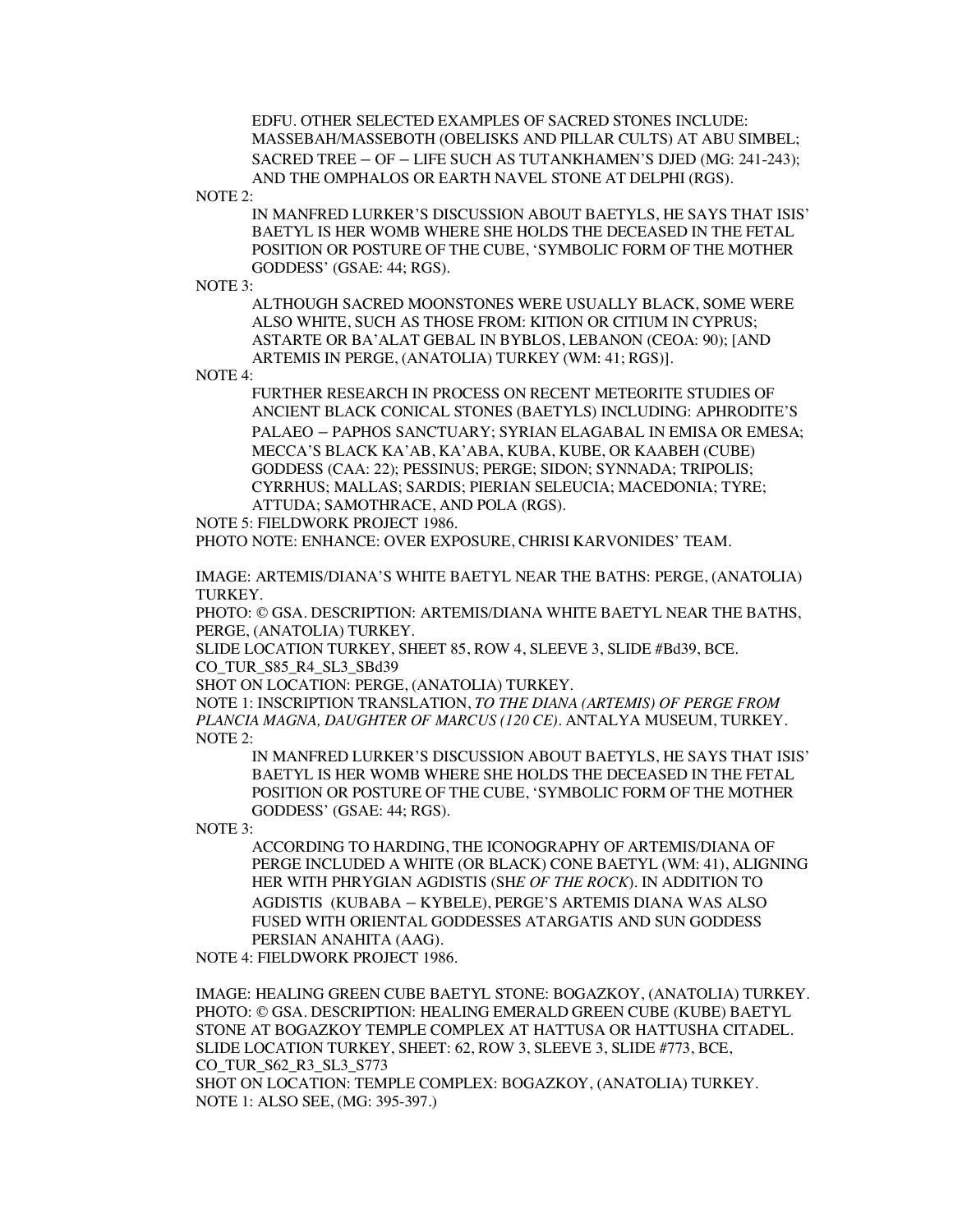NOTE 2:

PERSONAL FAVORITES INCLUDE A STUNNING VAULTED PASSAGE, MASSIVE AMPHORAE PLUS A LARGE SQUARE GREEN STONE BAETYL THAT STANDS ABOUT FOUR FEET HIGH AND EMANATES A RADIATING HEAT (RGS).

NOTE 3: GIVEN THAT GREENSTONE SERPENTINE (CHLORITE OR STEATITE) WAS USED FOR STAMP SEALS IN SYRO – ANATOLIA, THIS REMARKABLE STONE MAY SOMEHOW BE RELATED AND SUGGESTS FURTHER RESEARCH? NOTE 4: FIELDWORK PROJECT 1986.

IMAGE: UNKNOWN MARBLE SCULPTURE: APHRODISIAS, (ANATOLIA) TURKEY. PHOTO: © GSA. DESCRIPTION: UNKNOWN WHITE MARBLE SCULPTURE OF TWO RECLINING FIGURES IN THE APHRODISIAS ARCHAEOLOGICAL MUSEUM GARDEN, APHRODISIAS, TURKEY.

SLIDE LOCATION TURKEY, SHEET 108, ROW 3, SLEEVE 3, SLIDE #Bh207, BCE. CO\_TUR\_S108\_R3\_SL3\_SBh207

ON LOCATION: APHRODISIAS ARCHAEOLOGICAL MUSEUM GARDEN: APHRODISIAS, (ANATOLIA) TURKEY. NOTE 1: FIELDWORK PROJECT 1986.

IMAGE: WHITE MARBLE SCULPTURED TEA AREA: APHRODISIAS, (ANATOLIA) TURKEY.

PHOTO: © GSA. DESCRIPTION: WHITE MARBLE SCULPTURED TEA AREA, ARCHAEOLOGICAL MUSEUM GARDEN, AND APHRODISIAS, TURKEY. SLIDE LOCATION TURKEY, SHEET 108, ROW 3, SLEEVE 5, SLIDE #Bh209, BCE. CO\_TUR\_S108\_R3\_SL5\_SBh209 SHOT ON LOCATION: APHRODISIAS ARCHAEOLOGICAL MUSEUM GARDEN:

APHRODISIAS, TURKEY.

NOTE 1: FIELDWORK PROJECT 1986.

IMAGE: EPHESIAN ARTEMIS: AFFILIATED DARK MOTHER/APHRODISIAS, (ANATOLIA) TURKEY. PHOTO: © GSA. DESCRIPTION: MANY BREASTED (POLYMASTIC) ARTEMIS/DIANA AT EPHESUS, (ANATOLIA) TURKEY. SLIDE LOCATION TURKEY, SHEET 98, ROW 3, SLEEVE 1, SLIDE #Bg37, BCE.

CO\_TUR\_S98\_R3\_SL1\_SBg37

SHOT ON LOCATION: EPHESUS MUSEUM (EFES MUZESI): SELCUK, (ANATOLIA) TURKEY.

NOTE 1: APHRODISIAS PRIMARY DEITY, APHRODITE IS ALIGNED WITH EPHESIAN ARTEMIS PLUS CYBELE (ACV: 28; RGS). NOTE 2: FIELDWORK PROJECT 1986.

IMAGE: IMAGE OF THREE GRACES: SIDE (CYME), (ANATOLIA) TURKEY. PHOTO: © GSA. DESCRIPTION: IMAGE OF THREE GRACES FROM SIDE (CYME), TURKEY THAT IS NEARLY IDENTICAL TO THE BADLY DAMAGED THREE GRACES IN THE APHRODISIAS MUSEUM, APHRODISIAS, TURKEY. SLIDE LOCATION TURKEY, SHEET 80, ROW 4, SLEEVE 3, SLIDE #Bc11, BCE. CO TUR S80 R4 SL3 SBc11 SHOT ON LOCATION: SIDE (CYME), (ANATOLIA) TURKEY. NOTE 1: FIELDWORK PROJECT 1986.

IMAGE: CYBELE RE. BUYUKKALE ALIGNED WITH APHRODISIAS: (ANATOLIA) TURKEY. PHOTO: © GSA. DESCRIPTION: CYBELE WITH IDAEAN DACTYLS MUSIC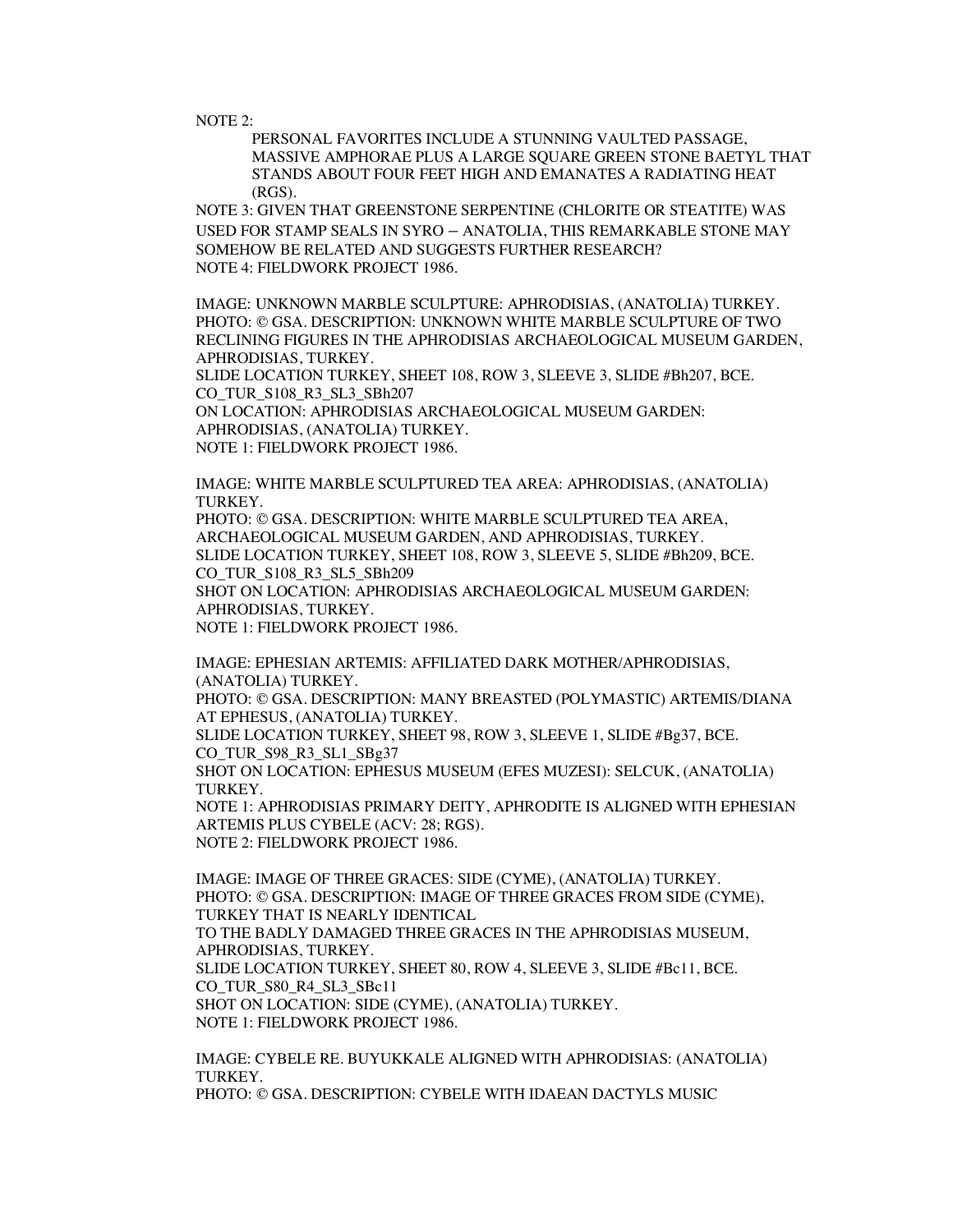ATTENDANTS: CITADEL COMPLEX AT BUYUK KALE (BUYUKKALE), (ANATOLIA) TURKEY.

SLIDE LOCATION TURKEY, SHEET 59, ROW 4, SLEEVE 1, SLIDE #724, BCE.

CO\_TUR\_S59\_R4\_SL1\_S724 VS. > CO\_TUR\_S54\_R4\_SL1\_S724

SHOT ON LOCATION: MUSEUM OF ANATOLIAN CULTURES: ANKARA, (ANATOLIA) TURKEY.

NOTE 1: APHRODISIAS PRIMARY DEITY, APHRODITE IS ALIGNED WITH EPHESIAN ARTEMIS PLUS CYBELE (ACV: 28; RGS).

NOTE 2: (CAA: PLATE 145, (10); SMA: 4.)

NOTE 3: FIELDWORK PROJECT 1986.

PHOTO: NOTE CORRECT SLIDE KEY, CHRISI KARVONIDES' TEAM.

IMAGE: ISHTAR WITH RUBIES IS AFFILIATED WITH APHRODISIAS, (ANATOLIA) TURKEY.

PHOTO: © GSA. DESCRIPTION: ALABASTER STATUE OF ISHTAR WITH RUBIES, c. 250 BCE.

SLIDE LOCATION NEAR EAST, SHEET 4, ROW 4, SLEEVE 2, SLIDE #36, c. 250 BCE. CU\_NEA\_S4\_R4\_SL2\_S36.jpg

SHOT ON LOCATION: MUSÉE DU LOUVRE: PARIS, FRANCE.

NOTE 1:

EASTERN NAMES ENGRAVED IN APHRODITE'S APHRODISIAS TEMPLE ARE BABYLONIAN NINOS, NINOE, NIN, NANAI, AND NANAIA: THESE NAMES ARE AFFILIATED WITH AKKADIAN NANAIS, ISHTAR AND MESOPOTAMIA GODDESS ASTARTE. (ACV: 25-28; RGS.)

NOTE 2: IN ALL OF ISHTAR'S VARIOUS RENDITIONS, IT IS THIS EXQUISITE STATUE OF ISHTAR WITH RUBIES FOR WHICH SHE IS SO WIDELY KNOWN –AND – WITHOUT DOUBT SPEAKS VOLUMES OF HER MULTIPLICITY (RGS). NOTE 3: FIELDWORK PROJECT 1980-1989.

IMAGE: ISHTAR WITH RUBIES IS AFFILIATED WITH APHRODISIAS, (ANATOLIA) TURKEY.

PHOTO: GSA DESCRIPTION: ALABASTER STATUE OF ISHTAR WITH RUBIES, c. 250 BCE.

SLIDE LOCATION NEAR EAST, SHEET 4, ROW 4, SLEEVE 3, SLIDE #24E, c. 250 BCE. CU\_NEA\_S4\_R4\_SL3\_S24E.jpg

SHOT ON LOCATION: MUSÉE DU LOUVRE: PARIS, FRANCE.

NOTE 1: IN ALL OF ISHTAR'S VARIOUS RENDITIONS, IT IS THIS EXQUISITE STATUE OF ISHTAR WITH RUBIES FOR WHICH SHE IS SO WIDELY KNOWN –AND – WITHOUT DOUBT SPEAKS VOLUMES OF HER MULTIPLICITY (RGS). NOTE 2: FIELDWORK PROJECT 1980-1989.

IMAGE: UGARIT ASTARTE, AFFILIATED WITH APHRODISIAS: (ANATOLIA) TURKEY. PHOTO GSA DESCRIPTION: ASTARTE WITH PRONOUNCED PUBIC MOUND: GOLD PLAQUE FROM TELL EL-AJUL, SOUTHERN CANAAN.

SLIDE LOCATION NEAR EAST, SHEET 8, ROW 4, SLEEVE 5, SLIDE #54, 1650-1550 BCE. CU\_NEA\_S8\_R4\_SL5\_S54.jpg

LOCATION: TELL EL-AJUL, SOUTHERN CANAAN.

NOTE 1:

EASTERN NAMES ENGRAVED IN APHRODITE'S APHRODISIAS TEMPLE ARE BABYLONIAN NINOS, NINOE, NIN, NANAI, AND NANAIA: THESE NAMES ARE AFFILIATED WITH AKKADIAN NANAIS, ISHTAR AND MESOPOTAMIA GODDESS ASTARTE. (ACV: 25-28; RGS.)

NOTE 2: ALSO SEE WINN'S JELA ILLUSTRATION IN *PRE-WRITING IN SOUTHEASTERN EUROPE*. (PW: 366, FIG. 4.)